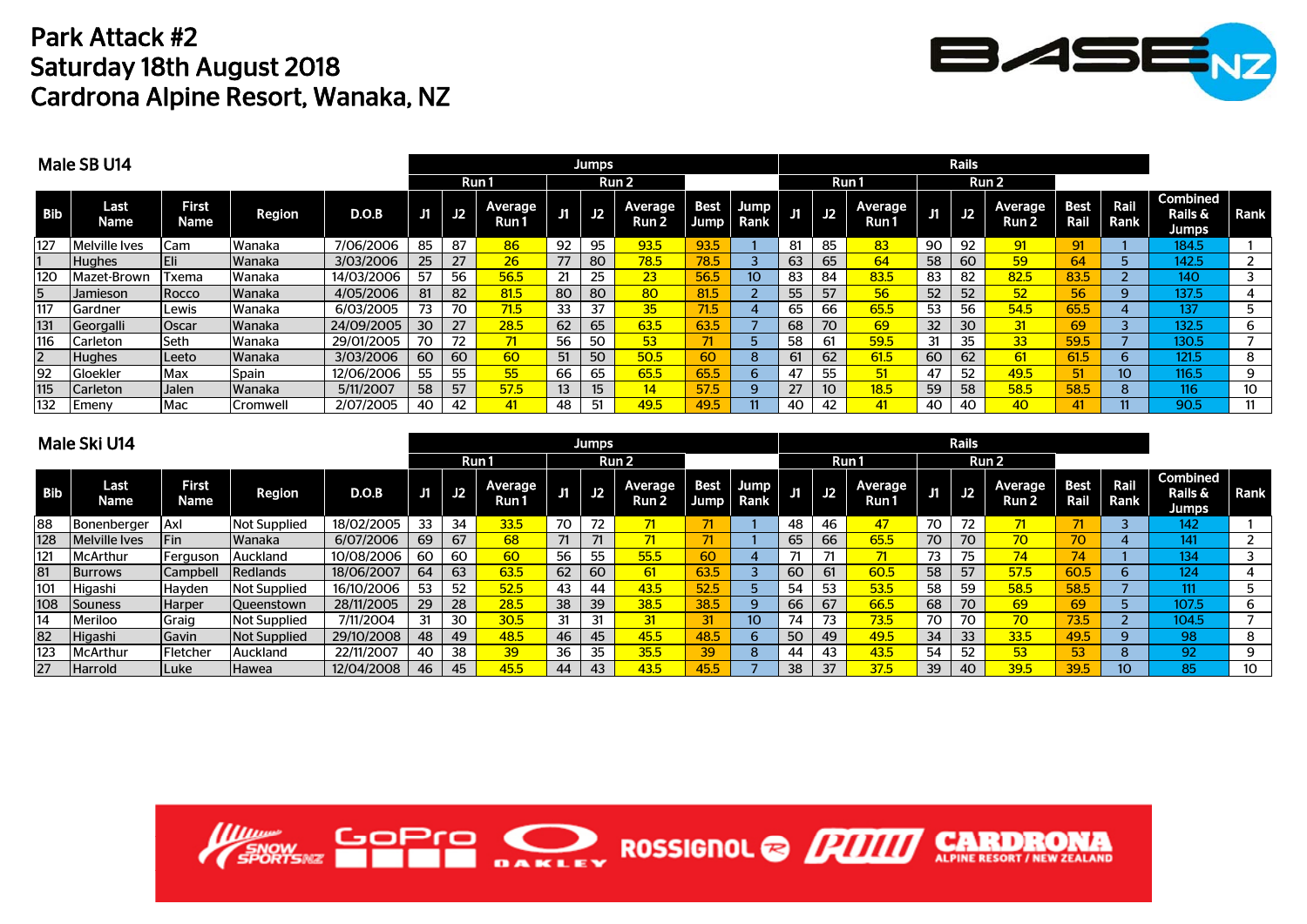## Park Attack #2Saturday 18th August 2018 Cardrona Alpine Resort, Wanaka, NZ



|            | <b>Female SB Open</b> |                             |               |            |    |     |                 |    |                  |                  |                       |                           |                     |             |                  |    |    |                  |                     |              |                                         |                          |
|------------|-----------------------|-----------------------------|---------------|------------|----|-----|-----------------|----|------------------|------------------|-----------------------|---------------------------|---------------------|-------------|------------------|----|----|------------------|---------------------|--------------|-----------------------------------------|--------------------------|
|            |                       |                             |               |            |    |     | Run 1           |    |                  | Run <sub>2</sub> |                       |                           |                     |             | Run1             |    |    | Run 2            |                     |              |                                         |                          |
| <b>Bib</b> | Last<br>Name          | <b>First</b><br><b>\ame</b> | <b>Region</b> | D.O.B      | J1 | J2  | Average<br>Run1 |    | $J1$ $J2$        | Average<br>Run 2 | <b>Best</b><br>Jump I | Jump <sub>I</sub><br>Rank | J1                  | $\sqrt{12}$ | Average<br>Run ' | IJ | J2 | Average<br>Run 2 | <b>Best</b><br>Rail | Rail<br>Rank | Combined<br><b>Rails &amp;</b><br>Jumps | Rank                     |
| 134        | <b>Wakushima</b>      | Cool                        | Queenstown    | 10/05/2002 | 87 | -90 | 88.5            | 73 |                  | 75'              | 88.5                  |                           | 80                  | 81          | 80.5             | 65 | 72 | 68.5             | 80.5                |              | 169                                     |                          |
| IО         | <b>Macfarlane</b>     | Naomi                       | <b>Wanaka</b> | 19/08/1994 | 82 | 80  | 81              | 69 | 71               | 70               | 81                    |                           | $\neg \wedge$<br>7∪ | 71          | 70.5             | 67 | 67 | 67               | 70.5                |              | 151.5                                   | $\overline{\phantom{0}}$ |
| 107        | <b>Stalker</b>        | Meila                       | Queenstown    | 4/02/2004  | 32 | 40  | 36              | 50 | 45               | 47.5             | 47.5                  |                           | 50                  | 50.         | 50               | 67 | 70 | 68.5             | 68.5                |              | 116                                     |                          |
| 91         | <b>Collins</b>        | Kaiya                       | Queenstown    | 7/12/2004  | 30 | 25  | 27.5            | 33 | 30 <sup>°</sup>  | 31.5             | 31.5                  |                           | 55                  | 60          | 57.5             | 53 | 55 | 54               | 57.5                |              | 89                                      |                          |
| 112        | Bain                  | Aleisha                     | Auckland      | 20/06/1999 | 25 | 25  | 25              |    | 13 <sup>13</sup> | 13 <sup>1</sup>  | <b>DE</b><br>ت        |                           | 40                  | 42          | 41               | 32 | 40 | 36               |                     |              | 66                                      |                          |

|                | Male SB Open                  |                      | <b>Jumps</b>        |            |    |    |                         |              |    |                  |                     |                  |    |    |                  |    |    |                  |                     |                 |                                            |             |
|----------------|-------------------------------|----------------------|---------------------|------------|----|----|-------------------------|--------------|----|------------------|---------------------|------------------|----|----|------------------|----|----|------------------|---------------------|-----------------|--------------------------------------------|-------------|
|                |                               |                      |                     |            |    |    | Run 1                   |              |    | Run 2            |                     |                  |    |    | Run 1            |    |    | Run 2            |                     |                 |                                            |             |
| <b>Bib</b>     | Last<br>Name                  | <b>First</b><br>Name | <b>Region</b>       | D.O.B      | J1 | J2 | <b>Average</b><br>Run 1 | J1           | J2 | Average<br>Run 2 | <b>Best</b><br>Jump | Jump<br>Rank     | J1 | J2 | Average<br>Run 1 | JT | J2 | Average<br>Run 2 | <b>Best</b><br>Rail | Rail<br>Rank    | <b>Combined</b><br>Rails &<br><b>Jumps</b> | <b>Rank</b> |
| 28             | Kimata                        | Ryoma                | <b>Not Supplied</b> | 14/09/2002 | 90 | 91 | 90.5                    | 79           | 82 | 80.5             | 90.5                |                  | 87 | 88 | 87.5             | 91 | 92 | 91.5             | 91.5                |                 | 182                                        |             |
| 11             | Lovelock                      | Zephyr               | Wanaka              | 1/06/2005  | 93 | 95 | 94                      | 91           | 90 | 90.5             | 94                  |                  | 83 | 82 | 82.5             | 86 | 85 | 85.5             | 85.5                |                 | 179.5                                      |             |
| 110            | <b>Finnemore</b>              | Sam                  | Auckland            | 3/11/2002  | 85 | 86 | 85.5                    | 17           | 15 | 16 <sup>1</sup>  | 85.5                |                  | 78 | 79 | 78.5             | 62 | 73 | 67.5             | 78.5                |                 | 164                                        |             |
| 9              | <b>Hughes</b>                 | <b>Jet</b>           | Wanaka              | 27/09/2002 | 25 | 20 | 22.5                    | $72^{\circ}$ | 70 | 71               |                     |                  | 75 | 72 | 73.5             | 31 | 30 | 30.5             | 73.5                |                 | 144.5                                      | 4           |
| 42             | Giacomazz                     | John                 | Not Supplied        | 17/02/1981 | 69 | 65 | 67                      | 37           | 42 | 39.5             | 67                  |                  | 67 | 70 | 68.5             | 50 | 50 | 50               | 68.5                | 6.              | 135.5                                      | 5           |
| 113            | <b>Graham</b>                 | Cameron              | Not Supplied        | 31/10/1993 | 44 | 40 | 42                      | 50           | 50 | 50               | 50                  |                  | 73 | 75 | 74               | 62 | 65 | 63.5             | 74                  |                 | 124                                        | 6           |
| 118            | Rogers                        | Mac                  | Waiheke             | 12/12/2002 | 60 | 56 | 58                      | 38           | 35 | 36.5             | 58                  | 8                | 65 | 65 | 65               | 27 | 32 | 29.5             | 65                  |                 | 123                                        |             |
| 33             | O'toole                       | Aaron                | Canada              | 14/06/1995 | 39 | 40 | 39.5                    | 72           | 69 | 70.5             | 70.5                | 6                | 51 | 52 | 51.5             | 47 | 44 | 45.5             | 51.5                |                 | 122                                        | 8           |
| 13             | Mooney                        | Regan                | Central Otago       | 7/05/1999  |    | 74 | 72.5                    | 22           | 30 | 26               | 72.5                |                  | 32 | 40 | 36 <sup>2</sup>  | 50 | 45 | 47.5             | 47.5                | 12 <sup>2</sup> | 120                                        | 9           |
| $\overline{4}$ | Maas                          | Timothv              | Wanaka              | 13/01/2002 | 56 | 60 | 58                      | 33           | 32 | 32.5             | 58                  | 8                | 56 | 53 | 54.5             | 47 | 50 | 48.5             | 54.5                | 10 <sup>°</sup> | 112.5                                      | 10          |
| 139            | Wakushima                     | Anru                 | Oueenstown          | 6/02/2004  | 45 | 47 | 46                      | 51           | 56 | 53.5             | 53.5                | 10 <sup>10</sup> | 50 | 51 | 50.5             | 55 | 56 | 55.5             | 55.5                | 9               | 109                                        | 11          |
| 119            | <i><u><b>Nallance</b></u></i> | Jackson              | Wanaka              | 4/07/2004  | 36 | 35 | 35.5                    | 42           | 42 | 42               | 42                  | 12               | 55 | 55 | 55               | 56 | 57 | 56.5             | 56.5                | 8               | 98.5                                       | 12          |
| 24             | Perry                         | Jonathan             | <b>USA</b>          | 10/05/1994 | 30 | 30 | 30 <sub>o</sub>         | 39           | 40 | 39.5             | 39.5                | 13               | 27 | 35 | 31               | 38 | 40 | 39               | 39                  | 13.             | 78.5                                       | 13          |